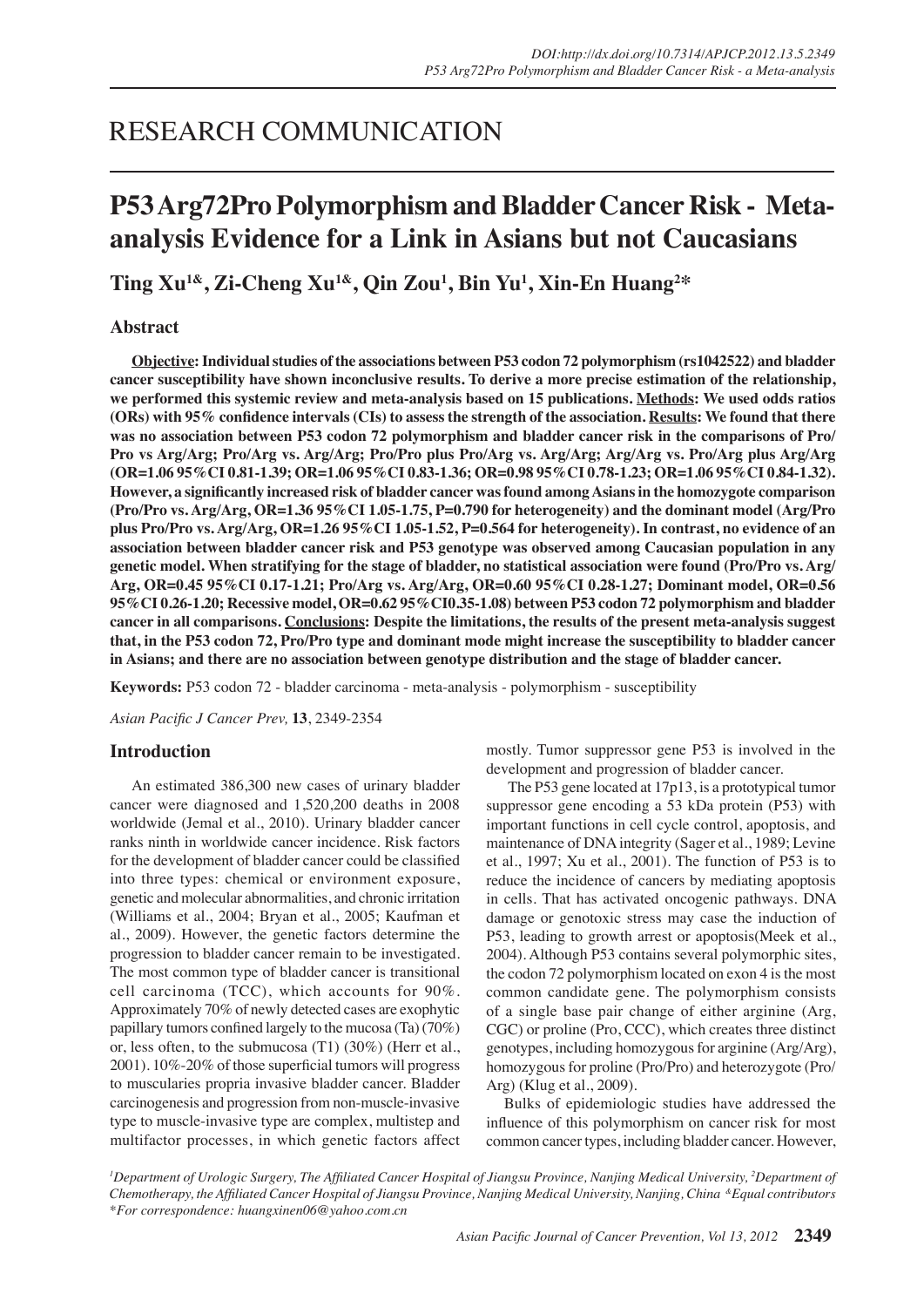#### *Ting Xu et al*

small sample sizes and deficiencies in study design might contribute to the conflicting results. To conduct a comprehensive evaluation of the potential association of the P53 codon 72 polymorphism (rs1042522) and bladder cancer susceptivity, we perform this systemic review and meta-analysis of candidate genetic association studies.

## **Materials and Methods**

## *Literature search strategy*

PUBMED, Embase databases were searched to retrieve papers linking P53 codon 72 polymorphism and bladder cancer risk available up to January 2012, using the following keywords: 'P53', 'Polymorphism', 'single nucleotide polymorphism', 'bladder cancer', 'bladder neoplasm' and 'bladder tumor' separately and combined. The research was restricted on human subjects only. We also hand-searched the reference lists for all retrieved studies and relevant review articles for additional data. We only considered studies published in English.

#### *Inclusion and exclusion criteria*

Studies using an analytic design (case-control, nested case-control, or cohort) and employing validated genotyping methods to examine the frequency of rs1042522 among bladder cancer patients and controls were eligible for inclusion. Studies should include sufficient genotype data for analysis. Case reports, letters, reviews and editorial articles were excluded. When there was overlapping study population, only the mostly published study was included. Family-based studies were not considered eligible owing to different design considerations.

#### *Data Extraction*

Using a standardized form, data from published studies were extracted independently by two reviewers (Xu T and Xu ZC) to populate files with the necessary information. The following information was extracted from each of the included articles: first author's surname, year of publication, country of origin, ethnicity, source of control

and case groups, genotyping methods, total number of cases and controls, and detailed numbers of Arg/Arg, Arg/ Pro and Pro/Pro genotype respectively. Disagreement was resolved by consensus with a third reviewer (Yu B).

#### *Statistic analysis and Publication bias*

For our main analysis, the following contrasts for P53 codon 72 polymorphism were evaluated: codominant model (homozygote comparison Arg/Arg vs. Pro/Pro, heterozygote comparison Arg/Pro vs. Pro/Pro), dominant model (Arg/Pro plus Pro/Pro vs. Arg/Arg) and recessive model (Arg/Arg plus Arg/Pro vs. Pro/Pro). All associations were presented as odds ratios (OR) with their corresponding 95% confidence intervals (95%CI). Subgroup analyses were conducted on the basis of ethnic group, source of control, genotyping methods, and tumor stage. Between-study heterogeneity was tested using the Χ2-based Q-test. We separately used random-effects and fixed-effects models to analyze the data for accessing the stability of the results (Mantel et al., 1959; DerSimonian et al., 1986). We also tested whether genotype frequencies of controls were in Hardy-Weinberg equilibrium (HWE) using the chi-square test.

All statistic analyses were carried out using stata software, vision 11.0 (Stata corporation, College Station, TX, USA). To ensure the reliability and the accuracy of the results, two reviewers (Xu T and Xu ZC) inputted the data in statistic software programs independently and obtained the same results. The study group has enough experience in conducting oncological researches, and has published some results elsewhere (Huang et al., 2004; Zhou et al., 2009; Jiang et al., 2010; Yan et al., 2010; Gao et al., 2011; Huang et al., 2011; Li et al., 2011; Li et al., 2011; Li et al., 2011; Xu et al., 2011; Xu et al., 2011; Xu et al., 2011; Yan et al., 2011; Zhang et al., 2011; Gong et al., 2012; Li et al., 2012; Yu et al., 2012).

Publication bias was investigated by Begg's funnel plot, and funnel polt asymmetry was assessed by the Egger linear regression test (Egger et al., 1997); statistical significance was considered when the P value of the Egger test was  $< 0.05$ .

**Table 1. Characteristics of Studies that Investigated the Association Between TP53 Codon 72 and Cancer Risk**

| First           | Year |            | Source Of Genotyping Ethnicity No. of No. of |           |      |     |     | case |                |     | control                                                 |                | <b>HWE</b> |
|-----------------|------|------------|----------------------------------------------|-----------|------|-----|-----|------|----------------|-----|---------------------------------------------------------|----------------|------------|
| author          |      | control    | method                                       |           | case |     |     |      |                |     | control Arg/Arg Pro/Arg Pro/Pro Arg/Arg Pro/Arg Pro/Pro |                |            |
| Zhang           | 2011 | HCC .      | <b>PCR-RFLP</b>                              | Asian     | 120  | 120 | 37  | 59   | 24             | 55  | 47                                                      | 18             | 0.141      |
| Santos          | 2009 | PCC.       | PCR-RFLP                                     | Caucasian | 94   | 159 | 64  | 24   | 6              | 90  | 60                                                      | 9              | 0.8075     |
| Lin             | 2011 | PCC.       | <b>PCR-RFLP</b>                              | Asian     | 127  | 427 | 27  | 84   | 16             | 125 | 228                                                     | 74             | 0.0849     |
| Srivastava 2011 |      | PCC.       | <b>PCR-RFLP</b>                              | Caucasian | 200  | 265 | 103 | 93   | 4              | 141 | 106                                                     | 18             | 0.7478     |
| Pandith         | 2010 | HCC.       | PCR-RFLP                                     | Caucasian | 108  | 138 | 22  | 68   | 18             | 59  | 53                                                      | 26             | 0.0295     |
| Ye              | 2008 | PCC.       | <b>PCR-RFLP</b>                              | Caucasian | 615  | 598 | 390 | 186  | 39             | 390 | 156                                                     | 52             | 0.0001     |
| Horikawa        | 2008 | HCC.       | <b>PCR</b>                                   | Asian     | 227  | 266 | 73  | 118  | 36             | 93  | 136                                                     | 38             | 0.2955     |
| Chung           | 2008 | HCC        | <b>PCR-RFLP</b>                              | Asian     | 170  | 402 | 47  | 87   | 36             | 134 | 194                                                     | 74             | 0.7969     |
| Kuroda          | 2003 | <b>PCC</b> | <b>PCR-RFLP</b>                              | Asian     | 112  | 175 | 38  | 38   | 36             | 63  | 77                                                      | 35             | 0.2003     |
| Mabrouk         | 2003 | <b>PCC</b> | <b>PCR</b>                                   | African   | 47   | 34  | 21  | 23   | 3              | 13  | 19                                                      | $\overline{c}$ | 0.2538     |
| Souitzis        | 2002 | <b>PCC</b> | <b>PCR</b>                                   | Caucasian | 50   | 99  | 30  | 18   | $\mathfrak{2}$ | 24  | 64                                                      | 11             | 0.0014     |
| Toruner         | 2001 | HCC        | <b>PCR</b>                                   | Caucasian | 121  | 114 | 43  | 57   | 21             | 42  | 55                                                      | 17             | 0.884      |
| Chen            | 2000 | HCC .      | <b>PCR</b>                                   | Asian     | 58   | 59  | 26  | 25   | 7              | 25  | 26                                                      | 8              | 0.7659     |
| <b>Brio</b>     | 2000 | <b>PCC</b> | <b>PCR-RFLP</b>                              | Caucasian | 50   | 145 | 28  | 18   | 4              | 71  | 54                                                      | 20             | 0.0737     |
| Wu              | 1995 | <b>PCC</b> | <b>PCR</b>                                   | Asian     | 151  | 56  | 69  | 60   | 22             | 26  | 24                                                      | 6              | 0.8957     |

HCC, Hospital-based case-control; PCC, Population-based case-control; PCR, polymerase chain reaction; PCR-RFLP, restriction fragment length polymorphism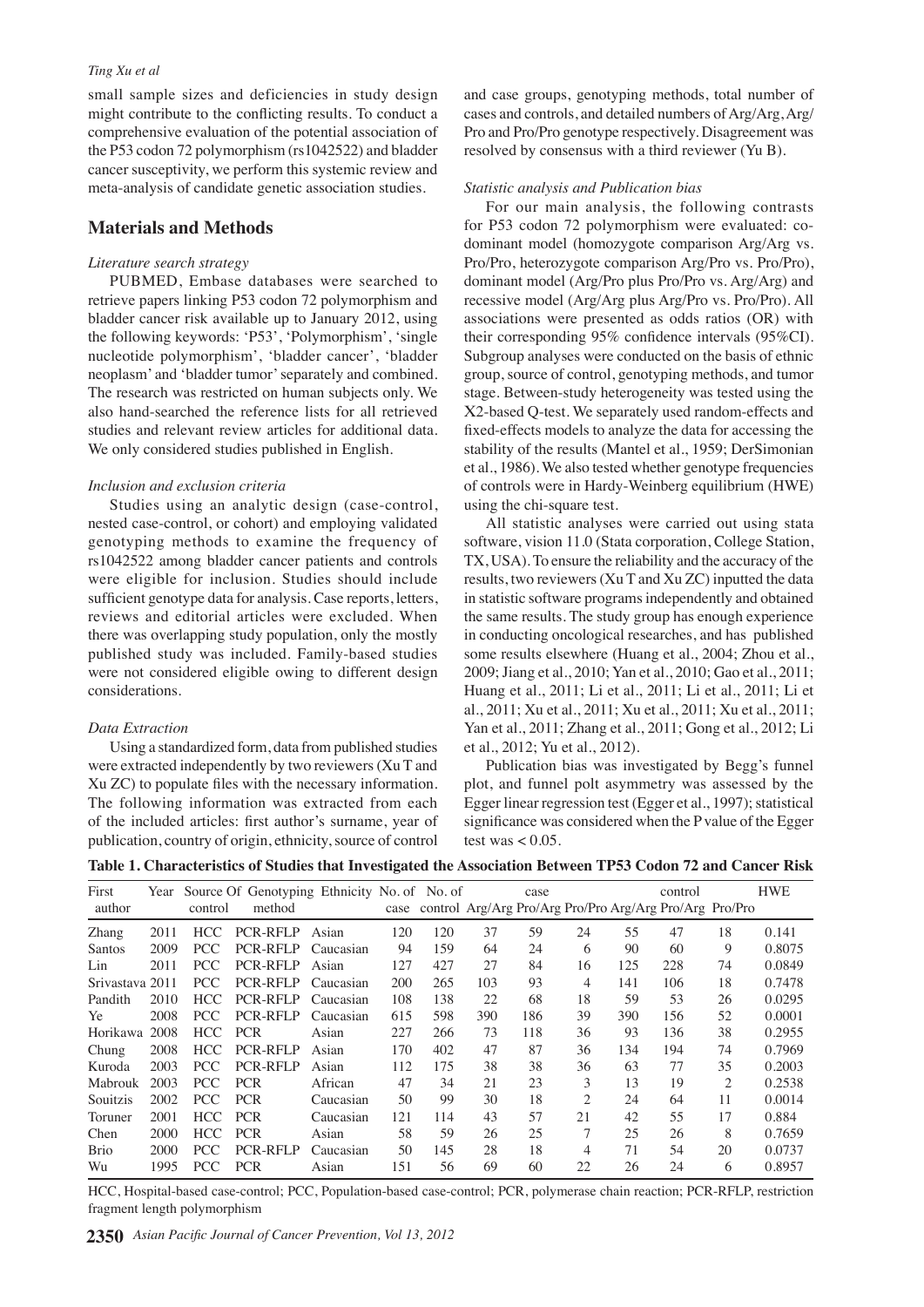

**Figure 1. Forest Plots of Cancer Risk Associated with the P53 Codon 72 Polymorphisms in the Stratified Analyses by Ethnicities and Overall Cancer Risk.** The plots of Pro/Pro vs. Arg/Arg were given



**Figure 3. Forest Plots of Cancer Risk Associated with the P53 Codon 72 Polymorphisms in the Stratified Analyses by Ethnicities and Overall Cancer Risk.** The plots of dominant model were given

## **Results**

#### *Study characteristics*

According to the inclusion and exclusion criteria, 15 studies were evaluable in the meta-analysis (Wu et al., 1995; Biro et al., 2000; Chen et al., 2000; Toruner et al., 2001; Soulitzis et al., 2002; Kuroda et al., 2003; Mabrouk et al., 2003; Chung et al., 2008; Horikawa et al., 2008; Ye et al., 2008; Pandith et al., 2010; Srivastava et al., 2010; Lin et al., 2011; Santos et al., 2011; Zhang et al., 2011). The first one was published in 1995 (Wu et al., 1995) and the last in 2011 (Lin et al., 2011). Detailed study characteristics are presented in Table 1. A total of 15 studies investigated 2,250 bladder cancer cases and 3,057 controls were included in the analysis. All studies were case-control studies that evaluated the association between P53 codon 72 polymorphism and bladder cancer risk. Seven studies were conducted on Asian population, 1 was in African, and the remaining seven studies were conducted in Caucasians population. Restriction Fragment Length Polymorphism was performed in 9 publications, polymerase chain reaction (PCR) was performed in the remaining 6 studies. The distribution of genotypes in the



Analyses by Ethnicities and Overall Cancer Risk. The<sup>50.0</sup> **Figure 2. Forest Plots of Cancer Risk Associated with the P53 Codon 72 Polymorphisms in the Stratified**  plots of Pro/Arg vs. Arg/Arg were given





controls of all studies was consistent with HWE except for three studies (Soulitzis et al., 2002; Ye et al., 2008; Pandith et al., 2010) (Pandith et al., P=0.0295; Ye et al., P=0.0001; Souitzis et al., P=0.0014).

## *Meta-analysis results*

A summary of the meta-analysis findings of the association between P53 codon 72 polymorphism and bladder cancer is listed in Table 2. Meta-analytic results showed that there was no association between P53 codon 72 polymorphism and bladder cancer risk in the comparisons of Pro/Pro vs Arg/Arg; Pro/Arg vs. Arg/ Arg; Pro/Pro plus Pro/Arg vs. Arg/Arg; Arg/Arg vs. Pro/ Arg plus Arg/Arg (OR=1.06 95%CI 0.81-1.39; OR=1.06 95%CI 0.83-1.36; OR=0.98 95%CI 0.78-1.23; OR=1.06 95%CI 0.84-1.32; Table 2) (Figure1-4).

In the stratified analyses by ethnicity, source of control, genotyping methods, the results are also shown in Table2. A significantly increased risk of bladder cancer was found among the Asians in the homozygote comparison (Pro/ Pro vs. Arg/Arg, OR=1.36 95%CI 1.05-1.75, P=0.790 for heterogeneity) and the dominant model (Arg/Pro plus Pro/Pro vs. Arg/Arg, OR=1.26 95%CI 1.05-1.52, P=0.564

**46.8 56.3**

**20.3 6.3 10.1**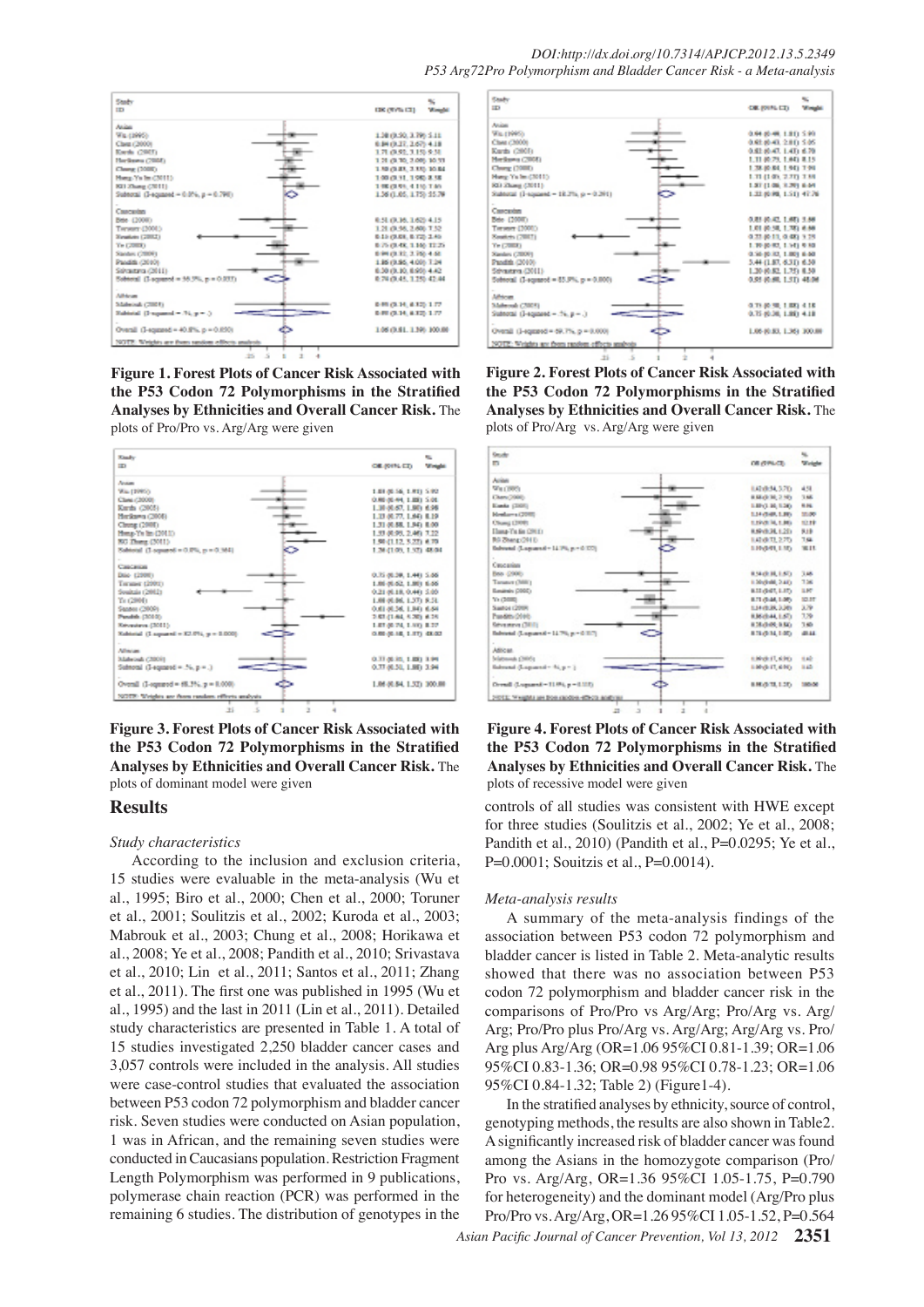|                  | No. |                                       | Pro/Pro vs. Arg/ Arg |           | Pro/Arg vs. Arg/Arg                                      |                   | Dominant model                                                                                                           |                 |         | Recessive model                |            |           |
|------------------|-----|---------------------------------------|----------------------|-----------|----------------------------------------------------------|-------------------|--------------------------------------------------------------------------------------------------------------------------|-----------------|---------|--------------------------------|------------|-----------|
|                  |     | studies OR $(95\%CI)$                 | $P*$                 | $I^2(\%)$ | OR (95%CI)                                               | $P*$<br>$I^2(\%)$ | OR (95%CI)                                                                                                               | $P^*$ $I^2(\%)$ |         | OR (95%CI)                     | $P*$       | $I^2(\%)$ |
| Random model     |     |                                       |                      |           |                                                          |                   |                                                                                                                          |                 |         |                                |            |           |
| All studies      |     | 15 1.06(0.81, 1.39) 0.05              |                      |           | 40.8 1.06(0.83.1.36)                                     | 0.000 69.7        | 0.98(0.78, 1.23)                                                                                                         | 0.13            | 31.9    | 1.06(0.84, 1.32)               | 0.000      | 68.3      |
| Race             |     |                                       |                      |           |                                                          |                   |                                                                                                                          |                 |         |                                |            |           |
| Asian            |     | 7 1.36(1.05, 1.75) 0.790              |                      |           | $0.0$ 1.22 $(0.98, 1.51)$ 0.291 18.2                     |                   | 1.26(1.05, 1.52)                                                                                                         | 0.564           | $0.0\,$ | 1.19(0.93, 1.53)               | 0.322      | 0.0       |
| Caucasian        | 7   | $0.74(0.45, 1.23)$ 0.033              |                      |           | 56.3 0.95(0.60,1.51)                                     | 0.000 83.9        | 0.90(0.58, 1.37)                                                                                                         | 0.000           | 82.9    | 0.74(0.54, 1.02)               | 0.317      | 82.9      |
| Control source   |     |                                       |                      |           |                                                          |                   |                                                                                                                          |                 |         |                                |            |           |
| <b>HCC</b>       |     | 1.39(1.06, 1.84) 0.772                |                      |           | $0.0 \quad 1.42(1.00, 2.03)$                             | 0.021 62.5        | 1.13(0.89, 1.45)                                                                                                         | 0.927           | $0.0\,$ | 1.41(1.03, 1.91)               | 0.046      | 55.7      |
| <b>PCC</b>       |     | $0.81(0.33, 1.22)$ 0.056              |                      |           | 47.2 0.87(0.63,1.20)                                     | 0.001 71          | 0.82(0.55, 1.25)                                                                                                         | 0.030           |         | 52.8 0.87(0.65,1.16)           | 0.001      | 68.3      |
| Detecting method |     |                                       |                      |           |                                                          |                   |                                                                                                                          |                 |         |                                |            |           |
| <b>PCR-FLFP</b>  |     |                                       |                      |           | $1.09(0.77, 1.55)$ 0.031 52.6 1.26(0.95,1.66) 0.001 68.4 |                   | 0.93(0.67, 1.28)                                                                                                         |                 |         | $0.026$ 54.0 1.22(0.96,1.57)   | 0.004      | 64.5      |
| <b>PCR</b>       |     | $0.99(0.62, 1.58)$ 0.241              |                      |           | 25.8 0.77(0.49,1.20)                                     | 0.013 65.2        | 1.09(0.78, 1.52)                                                                                                         | 0.729           | 0.0     | 0.78(0.49.1.24)                | 0.004      | 70.6      |
| Fixed model      |     |                                       |                      |           |                                                          |                   |                                                                                                                          |                 |         |                                |            |           |
| All studies      | 12  |                                       |                      |           |                                                          |                   | $1.16(0.93, 1.45)$ $0.341$ $10.6$ $1.10(0.95, 1.28)$ $0.170$ $28.0$ $1.08(0.89, 1.31)$ $0.179$ $27.0$ $1.11(0.96, 1.28)$ |                 |         |                                | 0.253 19.4 |           |
| Race             |     |                                       |                      |           |                                                          |                   |                                                                                                                          |                 |         |                                |            |           |
| Asian            |     | 7 1.36 (1.05, 1.75) 0.790             |                      |           |                                                          |                   | $0.0$ 1.23(1.01, 1.49) 0.291 18.2 1.27(1.06, 1.52) 0.564 0.0 1.19(0.95, 1.48)                                            |                 |         |                                | 0.322      | 14.1      |
| Caucasian        |     | $4\quad 0.71(0.44, 1.14) \quad 0.200$ |                      |           |                                                          |                   | 35.3 0.95(0.73, 1.22) 0.181 38.5 0.90(0.71, 1.15) 0.320 14.4 0.75(0.48, 1.17)                                            |                 |         |                                | 0.126      | 47.6      |
| Control source   |     |                                       |                      |           |                                                          |                   |                                                                                                                          |                 |         |                                |            |           |
| <b>HCC</b>       |     | $1.16(0.93.1.45)$ 0.749               |                      |           |                                                          |                   | $0.0$ 1.22(0.97,1.52) 0.499 0.0 1.24(1.01,1.53)                                                                          | 0.424           |         | $0.0 \quad 1.19(0.91.1.55)$    | 0.963      | 0.0       |
| <b>PCC</b>       | 5.  |                                       |                      |           |                                                          |                   | $0.98(0.71, 1.37)$ $0.171$ $37.7$ $1.02(0.83, 1.25)$ $0.103$ $43.2$ $1.01(0.83, 1.23)$                                   |                 |         | $0.260$ 22.2 $0.96(0.71.1.29)$ | 0.031      | 56.7      |
| Detecting method |     |                                       |                      |           |                                                          |                   |                                                                                                                          |                 |         |                                |            |           |
| PCR-FLFP 7       |     |                                       |                      |           | $1.16(0.88, 1.52)$ 0.066 49.2 1.16(0.96,1.39) 0.032 56.6 |                   | 1.15(0.97, 1.37)                                                                                                         | 0.053           | 51.8    | 1.04(0.82.1.33)                | 0.024      | 58.8      |
| <b>PCR</b>       | 5.  | 1.17(0.80.1.71)                       | 0.974                |           | $0.0 \quad 1.01(0.70, 1.30)$                             | 0.952<br>0.0      | 1.04(0.81, 1.33)                                                                                                         | 0.943           | 0.0     | 1.15(0.82.1.63)                | 0.978      | 0.0       |

Dominant model, Pro/Pro+ Pro/Arg vs. Arg/ Arg; Recessive model, Arg/ Arg vs. Pro/Arg + Arg/ Arg; P\*,value of Q-test for heterogeneity

**Table 3. Stratified Analyses of TP53 Codon 72 Polymorphism on Bladder Cancer (Stratified by stage of bladder cancer)**

|                               | No. |                                                                                      | Pro/Pro vs. Arg/ Arg |  |                      | Pro/Arg vs. Arg/ Arg |  |            | Dominant model           |  |                          | Recessive model |           |  |
|-------------------------------|-----|--------------------------------------------------------------------------------------|----------------------|--|----------------------|----------------------|--|------------|--------------------------|--|--------------------------|-----------------|-----------|--|
|                               |     | studies OR $(95\%$ CI)                                                               | $\mathbf{P}^*$       |  | $I^2(\%)$ OR (95%CI) | $P^*$ $I^2(\%)$      |  | OR (95%CI) | $P^*$ [ <sup>2</sup> (%) |  | OR (95%CI)               | $P^*$           | $I^2(\%)$ |  |
| superficial 6<br>vs. invasive |     | $1.06(0.81, 1.39)$ 0.05 40.8 0.60(0.28, 1.27) 0.002 73.0 0.56(0.26, 1.20) 0.001 77.3 |                      |  |                      |                      |  |            |                          |  | $0.62(0.35, 1.08)$ 0.203 |                 | 30.9      |  |

for heterogeneity) (Figure1, 3). Nevertheless, no evidence of an association between bladder cancer risk and P53 genotype was observed among Caucasian population in any genetic model. A marked increased risk was also observed by hospital-based studies in all genetic model (Pro/Pro vs. Arg/Arg, OR=1.39 95%CI 1.06-1.84; Pro/ Arg vs. Arg/Arg, OR=1.42 95%CI 1.00-2.03; Dominant model, OR=1.24 95%CI 1.01-1.53; Recessive model, OR=1.41 95%CI 1.03-1.91).

When stratifying for the stage of bladder, no statistical association were found (Pro/Pro vs. Arg/Arg, OR=0.45 95%CI 0.17-1.21; Pro/Arg vs. Arg/Arg, OR=0.60 95%CI 0.28-1.27; Dominant model, OR=0.56 95%CI 0.26-1.20; Recessive model, OR=0.62 95%CI 0.35-1.08) between P53 codon 72 polymorphism and bladder cancer in all comparisons (Table 3).

We assessed the source of heterogeneity and we found there were three studies (Chen et al., 2000; Soulitzis et al., 2002; Ye et al., 2008) whose controls deviated from Hardy-Weinberg equilibrium were the main origin of heterogeneity. After excluding the three investigations, the heterogeneity was effectively decreased and the crude ORs were still stable, all the comparisons were performed under both random-effects model and fixed-effects model; as shown in Table 2.

#### *Publication bias*

**2352** *Asian Pacific Journal of Cancer Prevention, Vol 13, 2012* The publication bias of the meta-analysis of the association between P53 codon 72 polymorphism and bladder cancer risk was detected by Begg's test and Egger's test. All graphical funnel plots of the included

studies appeared to be symmetrical. The Egger test also showed that there was non-significance in all evaluation of publication bias  $(P > 0.05)$ . Information concerning the Egger publication bias test is given in figure.

## **Discussion**

Many studies have investigated the association between P53 codon 72 polymorphism and bladder cancer risk in the last two decades, but the results were inconclusive. Soulitzis et al. (2002) found individuals harboring the Arg/Arg genotype have an increased risk (P < 0.00002; OR=4.69 95%CI 2.13-10.41) of developing bladder cancer in whites. But Zhang et al.' (2011) research data suggest that P53 codon 72 Arg/Arg genotype and Arg allele are associated with a lower risk  $(P=0.02, OR=0.53)$ 95%CI 0.31-0.89) of bladder cancer in Asian population.

The polymorphism of TP53 codon 72 occurs in a proline-rich region that has been reported to play a vital role in the growth repression and apoptotic functions of P53 protein (Dumont et al., 2003). The polymorphic variants from Arg to Pro, differ in their capability of binding the transcriptional protein, activating transcription, and suppressing the transformation (Chang et al., 2002). Arg variant was reported to induce cell apoptosis and suppress transformation more efficiently than Pro variant do, which may be due to the ability of the Arg variant to localize in mitochondria that regulates the release of cytochrome C, which plays an important role in apoptosis (Dumont et al., 2003). However, in our meta-analysis based on 15 studies, there was no association between P53 codon 72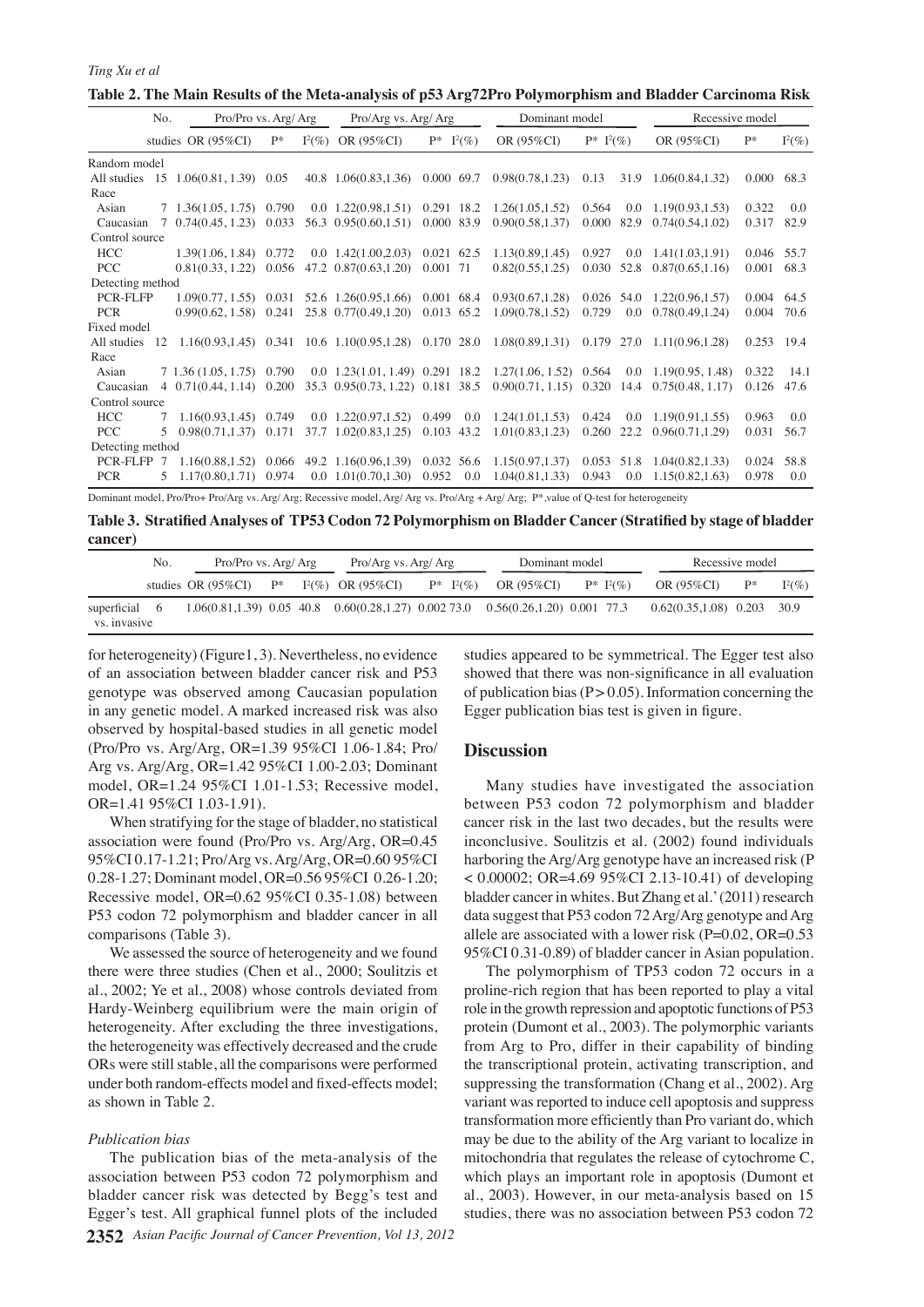polymorphism and bladder cancer risk in the comparisons of Pro/Pro vs. Arg/Arg; Pro/Arg vs. Arg/Arg; Pro/Pro plus Pro/Arg vs. Arg/Arg; Arg/Arg vs. Pro/Arg plus Arg/Arg.

The discrepancy between the results of Asians and Caucasians might be due to differences of genetic backgrounds and the environment existed among different races, we further conducted subgroup analysis by ethnicity. We found that patients with bladder cancer had a significantly higher frequency of Pro/Pro, Pro/Pro plus Pro/Arg than none cancer patients among Asians. The hospital-based studies showed an increased risk in all genetic model, which may be caused by selection bias. Considering possible impact of P53 codon 72 polymorphism on the development and progression of bladder cancer, we extracted data concerning stage of bladder cancer which divided into two groups: superficial and invasive, and further performed meta-analysis. The results failed showing a significant association of P53 codon 72 polymorphisms with stage of bladder cancer, suggesting that P53 codon 72 polymorphism might not contribute to progression of developing bladder cancer.

However, there are several limitations in this meta-analysis. First, the controls were not uniformly defined; some controls were hospital-based. Hence, nondifferential misclassification bias is possible. Secondly, all published studies written in English. It is possible that some related published or unpublished studies that might meet the inclusion criteria were missed. Hence, some inevitable publication bias might exist in the results, though the funnel plots as well as Egger's linear regression tests indicated on remarkable publication biases in the meta-analyses. Third, in the subgroup analysis by ethnicity, the population of Caucasians comes from three continents involving North American, South American and Europe, which may cause the selection bias. It may be underpowered to explore the real association. Only one study reported on African (Horikawa et al., 2008), reflecting the current lack of epidemiologic studies in these populations. Furthermore, we were also unable to examine the interactions among gene-environment, lacking of the original data of the included studies limited our further evaluation of potential interactions, which may be an important component of the association between P53 codon 72 polymorphism and environment and bladder cancer risk.

In summary, despite the limitations, the results of the present meta-analysis suggest that, in the P53 codon 72, Pro/Pro type and dominant mode might increase the susceptibility to bladder cancer in Asians; and there are no association between genotype distribution and the stage of bladder cancer.

## **Acknowledgements**

Dr. Xin-En Huang is supported in part by a grant from Jiangsu Provincial Administrtion of Chinese Medicine (LZ11091), and in part from a special research fund of Organization Department of Jiangsu Provincial Party Committee,Talent Work Leading Group of Jiangsu Province (333 High-level Talents Training Project).

#### **References**

- Biro E, Kalina I, Salagovic J, et al (2000). p53 single nucleotide polymorphisms and bladder cancer. *Neoplasma*, **47**, 303-6.
- Bryan RT, Hussain SA, James ND, et al (2005). Molecular pathways in bladder cancer: part 2. *BJU Int*, **95**, 491-6.
- Chang CC, Hsieh YY, Tsai FJ, et al (2002). The proline form of p53 codon 72 polymorphism is associated with endometriosis. *Fertil Steril*, **77**, 43-5.
- Chen WC, Tsai FJ, Wu JY, et al (2000). Distributions of p53 codon 72 polymorphism in bladder cancer--proline form is prominent in invasive tumor. *Urol Res*, **28**, 293-6.
- Chung CJ, Huang CJ, Pu YS, et al (2008). Polymorphisms in cell cycle regulatory genes, urinary arsenic profile and urothelial carcinoma. *Toxicol Appl Pharmacol,* **232**, 203-9.
- DerSimonian R, Laird N (1986). Meta-analysis in clinical trials. *Control Clin Trials,* **7**, 177-88.
- Dumont P, Leu JI, Della Pietra AC, 3rd, et al (2003). The codon 72 polymorphic variants of p53 have markedly different apoptotic potential. *Nat Genet*, **33**, 357-65.
- Egger M, Davey Smith G, Schneider M, et al (1997). Bias in meta-analysis detected by a simple, graphical test. *BMJ*, **315**, 629-34.
- Gao LL, Huang XE, Zhang Q, et al (2011). 14.A Cisplatin and vinorelbine (NP) regimen as a postoperative adjuvant chemotherapy for completely resected breast cancers in China: final results of a phase II clinical trial. *Asian Pac J Cancer Prev,* **12**, 77-80.
- Gong P, Huang XE, Chen CY, et al (2012). Comparison on complications of peripherally inserted central catheters by ultrasound guide or conventional method in cancer patients. *Asian Pacific J Cancer Prev*, (in press).
- Herr HW, Sogani PC (2001). Does early cystectomy improve the survival of patients with high risk superficial bladder tumors? *J Urol*, **166**, 1296-9.
- Horikawa Y, Nadaoka J, Saito M, et al (2008). Clinical implications of the MDM2 SNP309 and p53 Arg72Pro polymorphisms in transitional cell carcinoma of the bladder. *Oncol Rep*, **20**, 49-55.
- Huang XE, Li CG, Li Y, et al (2011). Weekly TP regimen as a postoperative adjuvant chemotherapy for completely resected breast cancer in China: final result of a Phase II trial. *Asian Pacific J Cancer Prev*, **12**, 2797-800.
- Jemal A, Siegel R, Xu J, et al (2010). Cancer statistics, 2010. *CA Cancer J Clin*, **60**, 277-300.
- Jiang Y, Huang XE, Yan PW, et al (2010). Validation of treatment efficacy of a computer-assisted program for breast cancer patients receiving postoperative adjuvant chemotherapy. *Asian Pacific J Cancer Prev*, **11**, 1059-62.
- Kaufman DS, Shipley WU, Feldman AS (2009). Bladder cancer. *Lancet*, **374**, 239-49.
- Klug SJ, Ressing M, Koenig J, et al (2009). TP53 codon 72 polymorphism and cervical cancer: a pooled analysis of individual data from 49 studies. *Lancet Oncol*, **10**, 772-84.
- Kuroda Y, Tsukino H, Nakao H, et al (2003). p53 Codon 72 polymorphism and urothelial cancer risk. *Cancer Lett*, **189**, 77-83.
- Levine AJ (1997). p53, the cellular gatekeeper for growth and division. *Cell*, **88**, 323-31.
- Li CG, Huang XE, Li Y, et al (2011). Clinical observations on safety and efficacy of OxyContin® administered by rectal route in treating cancer related pain. *Asian Pac J Cancer Prev*, **12**, 2477-8.
- Li CG, Huang XE, Li Y, et al (2011). Phase II trial of irinotecan plus nedaplatin (INP) in treating patients with extensive stage small cell lung cancer. *Asian Pacific J Cancer Prev,* **12**, 487-90.